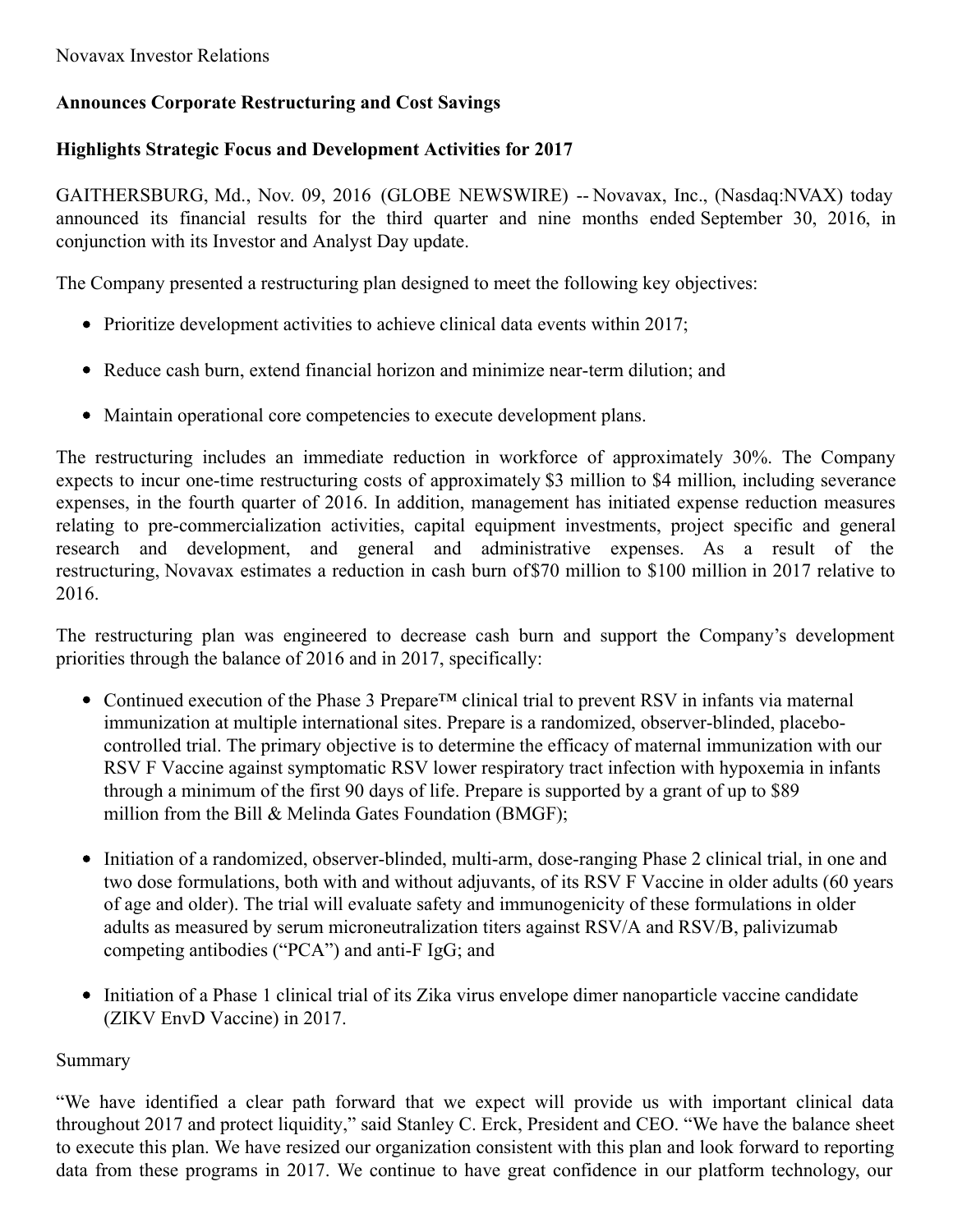RSV F Vaccine and the significant commercial opportunity for an RSV vaccine for infants via maternal immunization."

Financial Results for the Three and Nine Months Ended September 30, 2016

Novavax reported a net loss of \$66.3 million, or \$0.24 per share, for the third quarter of 2016, compared to a net loss of \$33.1 million, or \$0.12 per share, for the third quarter of 2015. For the nine months ended September 30, 2016, the net loss was \$222.9 million, or \$0.82 per share, compared to a net loss of \$78.1 million, or \$0.30 per share, for the same period in 2015.

Novavax revenue in the third quarter of 2016 decreased 50% to \$3.2 million, compared to \$6.5 million for the same period in 2015. Lower revenue under the HHS BARDA contract of \$6.2 million is the primary driver of this decrease. The lower HHS BARDA revenue is the result of a lower level of activity in the three months ended September 30, 2016, primarily resulting from the natural expiration of the HHS BARDA contract, as compared to the same period in 2015. This decrease in HHS BARDA revenue was partially offset by \$2.6 million in revenue recorded under the BMGF grant relating to our ongoing Prepare clinical trial.

Research and development expenses increased 73% to \$53.0 million in the third quarter of 2016, compared t o \$30.7 million for the same period in 2015. The increase in research and development expenses was primarily due to increased costs associated with the clinical trials and development activities of our RSV F Vaccine and higher employee-related costs, including non-cash stock-based compensation.

General and administrative expenses increased 50% to \$13.6 million in the third quarter of 2016, compared to \$9.1 million for the same period in 2015. The increase was primarily due to higher employee-related costs and professional fees for pre-commercialization activities, as compared to the same period in 2015.

Interest income (expense), net for the third quarter of 2016 includes \$3.4 million of interest expense relating the Company's Convertible Senior Notes offering in the first quarter of 2016.

As of September 30, 2016, the company had \$300.3 million in cash and cash equivalents and marketable securities compared to \$230.7 million as of December 31, 2015. Net cash used in operating activities for the first nine months of 2016 was \$194.2 million, compared to \$71.3 million for same period in 2015. The increase in cash usage was primarily due to increased costs relating to our RSV F Vaccine, higher employeerelated costs and timing of vendor payments.

## Conference Call

Novavax management will host its quarterly conference call today at 4:30 p.m. ET. The dial-in number for the conference call is (877) 212-6076 (Domestic) or (707) 287-9331 (International), passcode 10126707. A webcast of the conference call can also be accessed via a link on the home page of the Novavax website (novavax.com) or through the "Investor Info"/"Events" tab on the Novavax website.

A replay of the conference call will be available starting at 7:00 p.m. on November 9, 2016 until midnight November 16, 2016. To access the replay by telephone, dial (855) 859-2056 (Domestic) or (404) 537-3406 (International) and use passcode 10126707. The replay will also be available as a webcast and can be found on the "Investor Info"/"Events" on the Novavax website.

## About Novavax

Novavax, Inc. (Nasdaq:NVAX) is a clinical-stage vaccine company committed to delivering novel products to prevent a broad range of infectious diseases. Our recombinant nanoparticles and Matrix-M™ adjuvant technology are the foundation for groundbreaking innovation that improves global health through safe and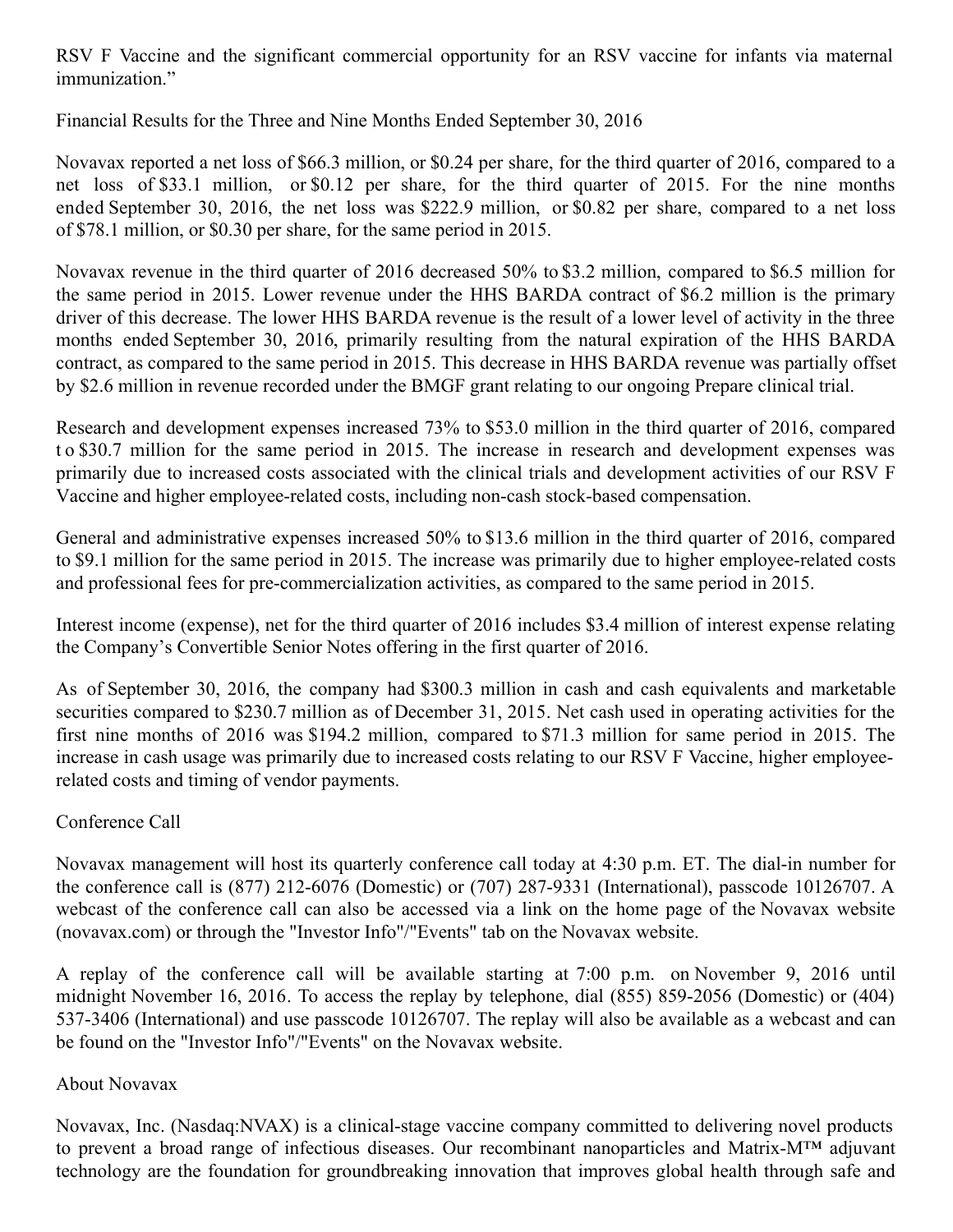effective vaccines. Additional information about Novavax is available on the Company's website, [novavax.com](https://www.globenewswire.com/Tracker?data=ZLSXuyamdzTQFDSCROySRejJ6Zmi-EgIlaM-GTHTFKJlZlX9CkgoK1AQmYjboa1G_1vcvlPIlTrijJ4TxcJ_vA==).

Forward-Looking Statements

Statements herein relating to the future of Novavax and the ongoing development of its vaccine and adjuvant products, as well as the effectiveness, and expected costs and savings, and the timing of such costs and savings, associated with the implementation, of Novavax' recently announced plan to restructure its operations, are forward-looking statements. Novavax cautions that these forward looking statements are subject to numerous risks and uncertainties, which could cause actual results to differ materially from those expressed or implied by such statements. These risks and uncertainties include those identified under the heading "Risk Factors" in the Novavax Annual Report on Form 10-K for the year ended December 31, 2015 as filed with the Securities and Exchange Commission (SEC). We caution investors not to place considerable reliance on the forward-looking statements contained in this press release. You are encouraged to read our filings with the SEC, available at sec.gov, for a discussion of these and other risks and uncertainties. The forward-looking statements in this press release speak only as of the date of this document, and we undertake no obligation to update or revise any of the statements. Our business is subject to substantial risks and uncertainties, including those referenced above. Investors, potential investors, and others should give careful consideration to these risks and uncertainties.

### NOVAVAX, INC.

#### CONDENSED CONSOLIDATED STATEMENTS OF OPERATIONS

(in thousands, except per share information)

|                                                                    | <b>Three Months Ended</b><br>September 30, |             |               |    |                 |           | Nine Months<br>Ended September 30, |                |               |                        |               |
|--------------------------------------------------------------------|--------------------------------------------|-------------|---------------|----|-----------------|-----------|------------------------------------|----------------|---------------|------------------------|---------------|
|                                                                    |                                            | 2016        |               |    | 2015            |           |                                    | 2016           |               | 2015                   |               |
|                                                                    |                                            | (unaudited) |               |    |                 |           |                                    | (unaudited)    |               |                        |               |
| Revenue                                                            | \$                                         | 3,231       |               |    | \$6,525         |           | $\mathbb{S}$                       | 9,954          |               | 30,397<br>$\mathbb{S}$ |               |
| Expenses:                                                          |                                            |             |               |    |                 |           |                                    |                |               |                        |               |
| Research and development                                           |                                            | 52,983      |               |    | 30,664          |           |                                    | 186,839        |               | 86,740                 |               |
| General and administrative                                         |                                            | 13,556      |               |    | 9,060           |           |                                    | 38,183         |               | 21,991                 |               |
| Total expenses                                                     |                                            | 66,539      |               |    | 39,724          |           |                                    | 225,022        |               | 108,731                |               |
| Loss from operations                                               |                                            | (63,308)    |               |    | (33,199)        |           |                                    | (215,068)      |               | (78,334)               |               |
| Interest income (expense), net                                     |                                            | (2,957)     | $\rightarrow$ |    | 130             |           |                                    | (7,756)        |               | 324                    |               |
| Other income (expense)                                             |                                            | 11          |               |    | (51)            |           |                                    | (33)           |               | (121)                  | $\rightarrow$ |
| Net loss                                                           |                                            | \$ (66,254) | $\sum$        |    | \$ (33,120 ) \$ |           |                                    | $(222,857)$ \$ |               | (78, 131)              |               |
| Basic and diluted net loss per share                               | $\mathbb{S}$                               | (0.24)      |               | \$ | (0.12)          | $\lambda$ | $\boldsymbol{\mathsf{S}}$          | (0.82)         | $\mathcal{L}$ | $\mathbb{S}$<br>(0.30) |               |
| Basic and diluted weighted average number of<br>shares outstanding |                                            | 271,064     |               |    | 269,554         |           |                                    | 270,669        |               | 259,703                |               |